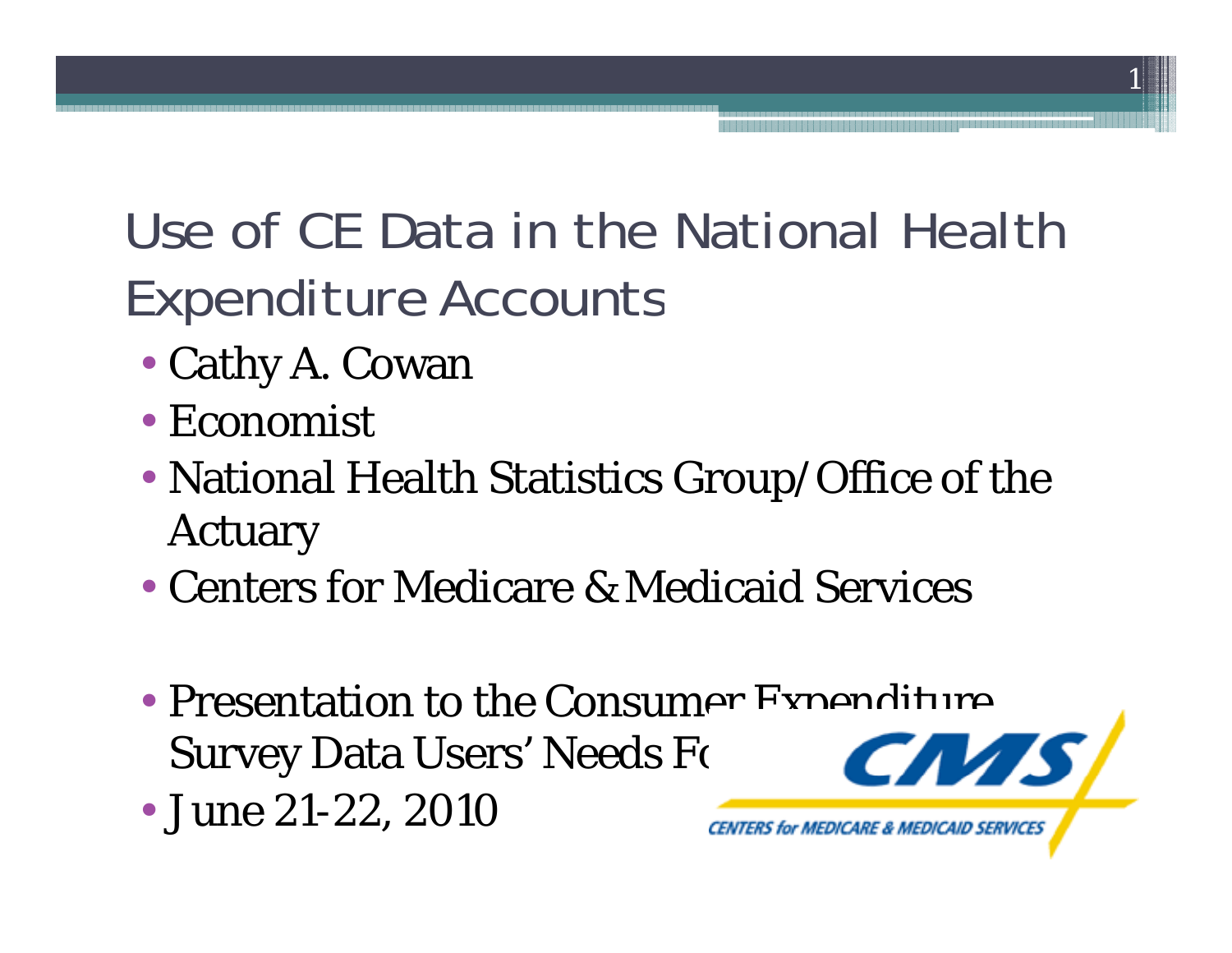## National Health Expenditures Accounts

2

- What is it what does it measure?
- Who uses the NHEA
- CE data in the NHEA
	- □ Out-of-pocket spending
	- Individually purchased health insurance
	- S pecial Studies
- Future needs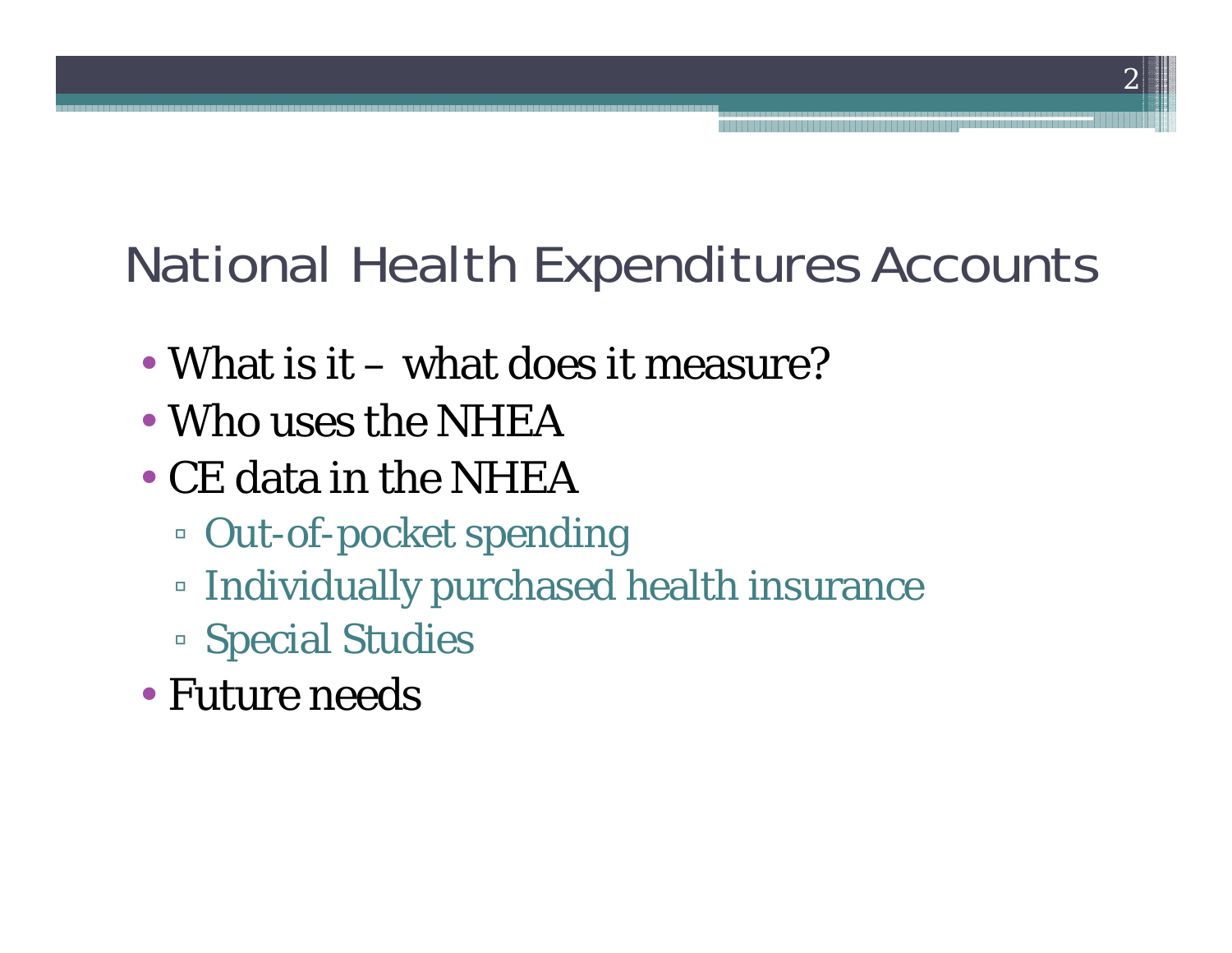#### National Health Expenditure Accounts—What is it?

- $\bullet$  National Health Expenditure Accounts
	- $\Box$ **EXECUTE: Historical spending, 1960-2008**
	- $\Box$ Health Spending By Sponsor, 1987 -2008
	- $\Box$  Projections
		- С Short term (10 years)
		- С Long term (75 years)
	- $\Box$  State Health Expenditure Accounts
		- С • Spending by state of provider
		- О Per capita spending by state of residency
	- $\Box$ Expenditures By Age Group
	- $\Box$ **BECO Analysis**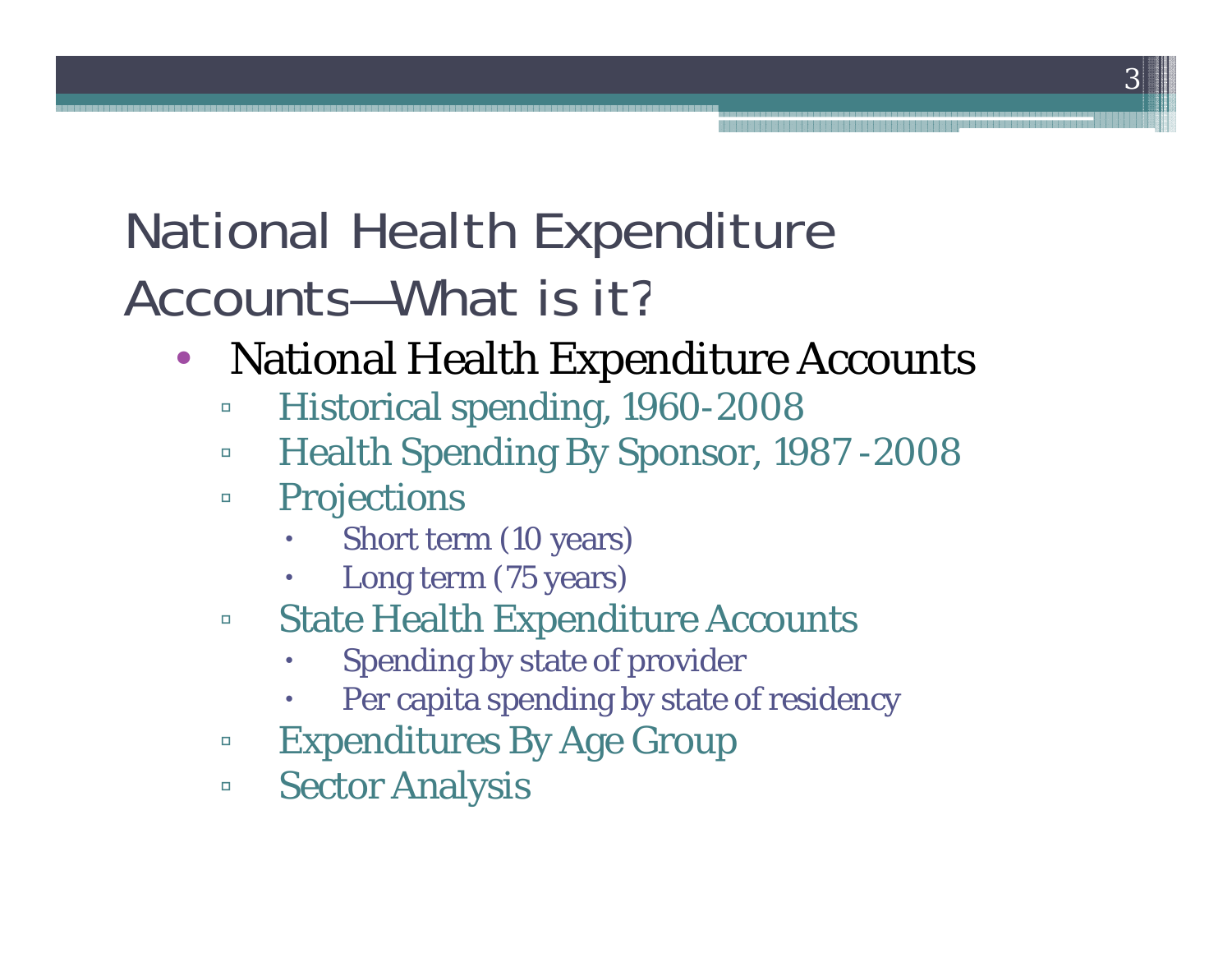## Customers--Who Are They?

- •Congress
- $\bullet$ Federal agencies
- $\bullet$ State governments
- •Researchers/educators
- $\bullet$ • Marketing departments
- Wall Street
- Publications
- Students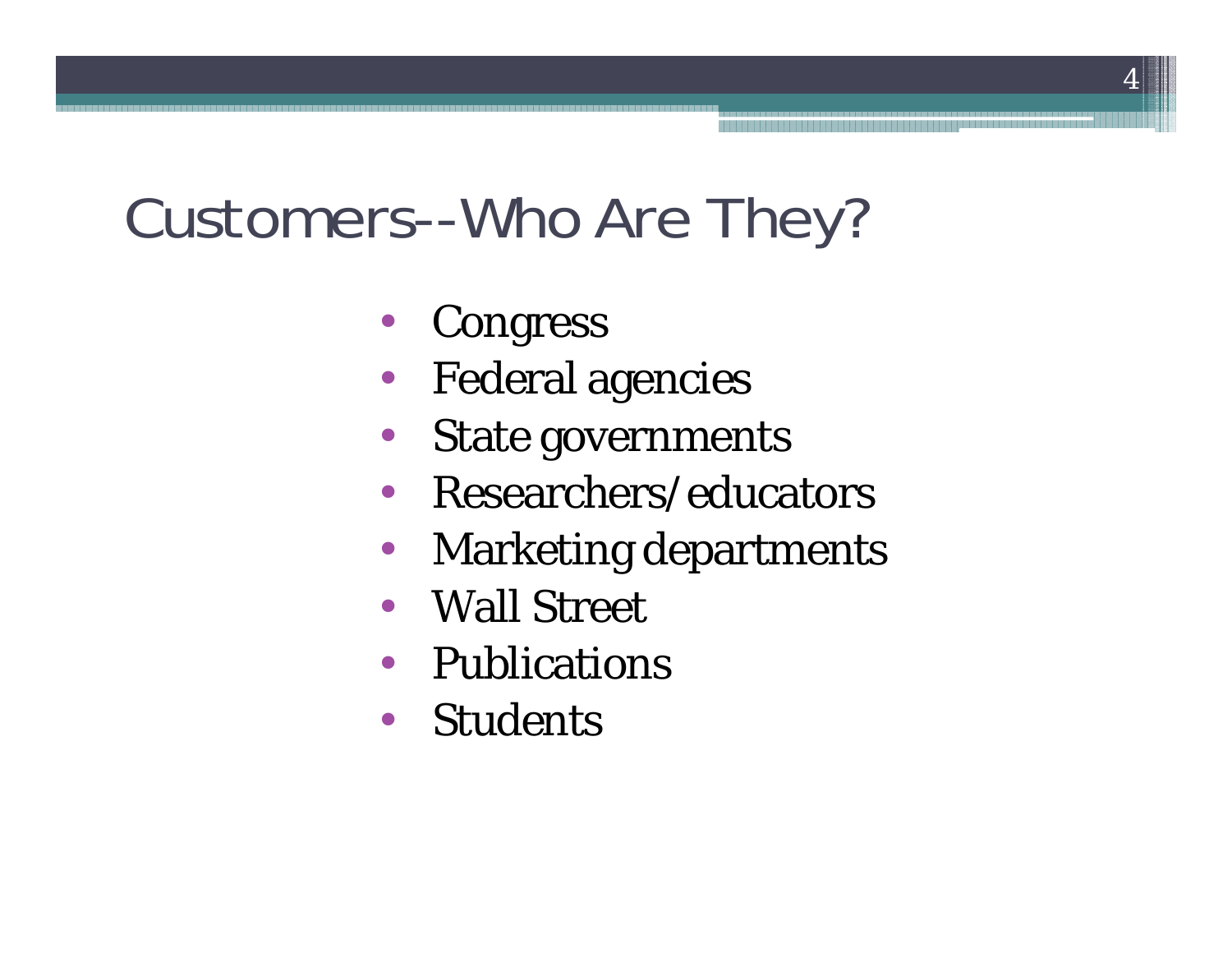#### Recent NHEA Products

• September 2007- Health Spending Estimates by State of<br>Residence. 1991-2004 Residence, 1991-2004

http://www.cms.hhs.gov/NationalHealthExpendData/05\_NationalHealthAccountsSta teHealthAccounts.asp#TopOfPage

• November 2007 – Health Spending Estimates by Age, 1987. 1996. 1999. 2002. and 2004 1987, 1996, 1999, 2002, and

http://content.healthaffairs.org/cgi/content/abstract/hlthaff.27.1.w1v1?maxtoshow=& HITS=10&hits=10&RESULTFORMAT=&fulltext=hartman&andorexactfulltext=and&se archid=1&FIRSTINDEX=0&resourcetype=HWCIT

#### $\bullet \,$  January 2010 – National Health Expenditures, 1960-2008  $\,$

http://content.healthaffairs.org/cgi/reprint/29/1/147

• February 2010 – National Health Expenditures<br>Projections, 2009-2019

http://content.healthaffairs.org/cgi/content/abstract/hlthaff.2009.1074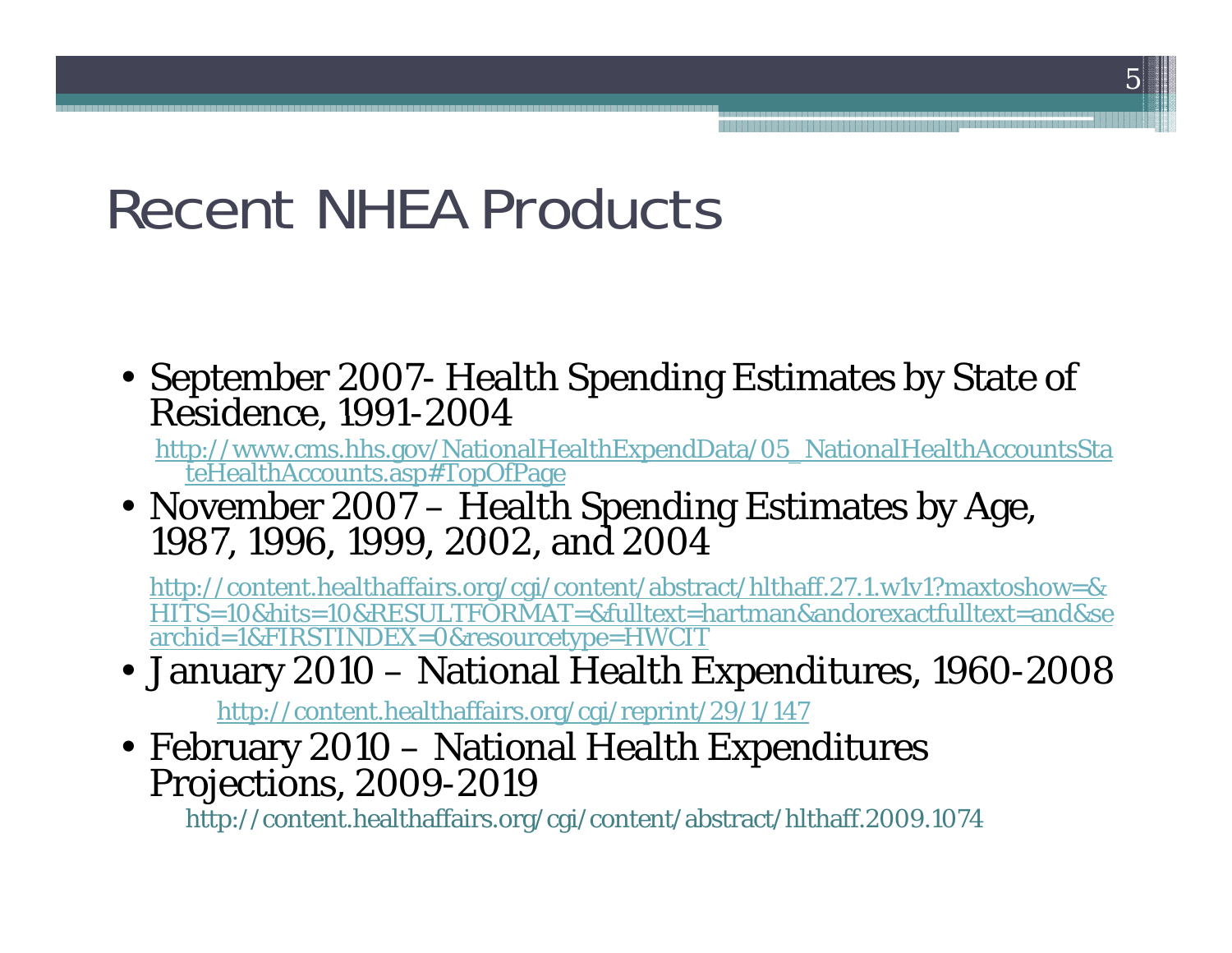#### Use of CE in the National Health Expenditure Accounts

- Out-of-pocket spending
- Individually purchased health insurance
- Special studies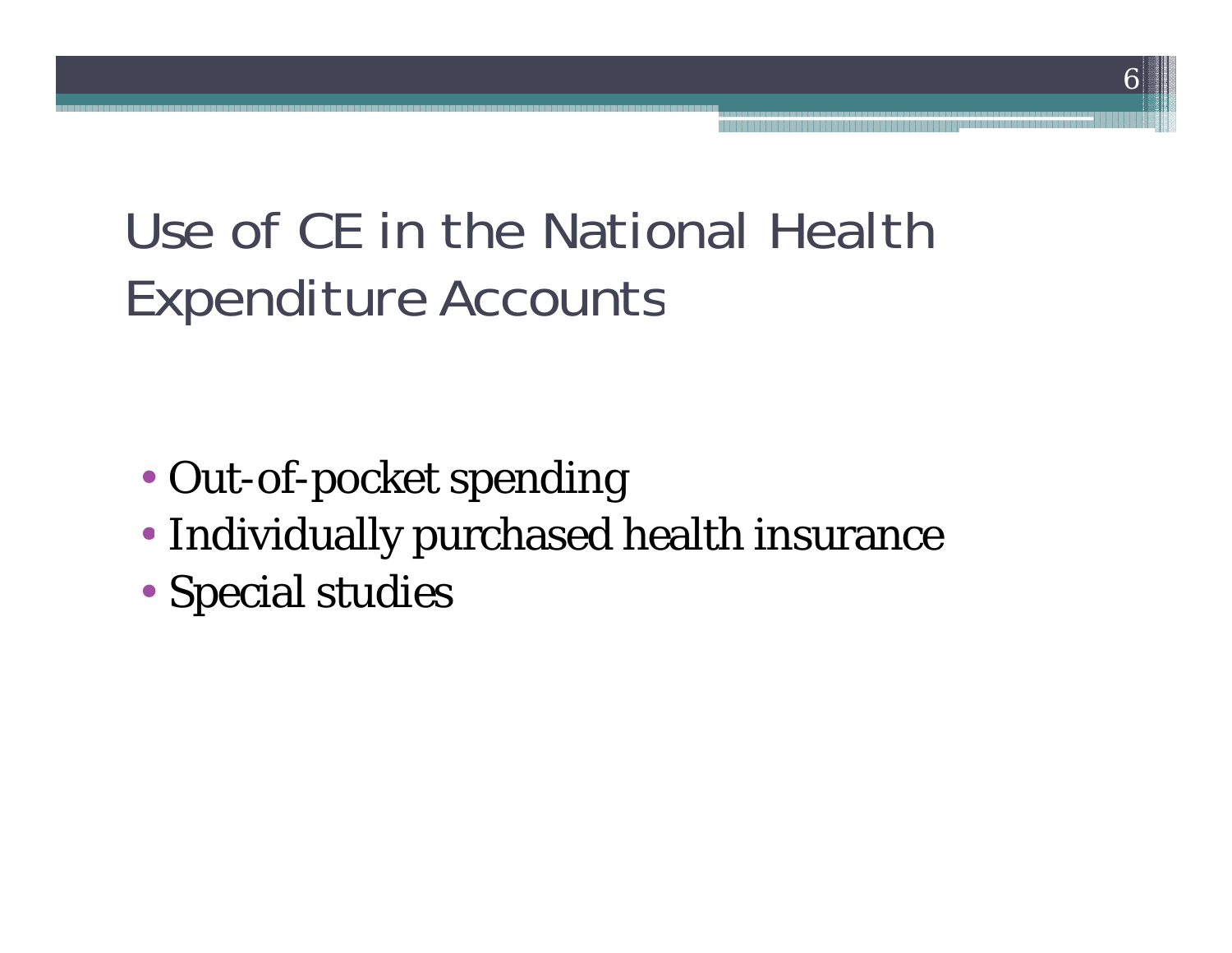#### Out-of-pocket Spending for Health Care

Out-of-pocket spending for health care consists of direct spending by consumers for all health care goods and services. Included in this estimate is the amount paid out-of-pocket for services not covered by insurance and the amount of coinsurance and deductibles required by private health insurance (including provider payments covered by Health Savings Accounts) and by public programs such as Medicare and Medicaid (and not paid by some other third party).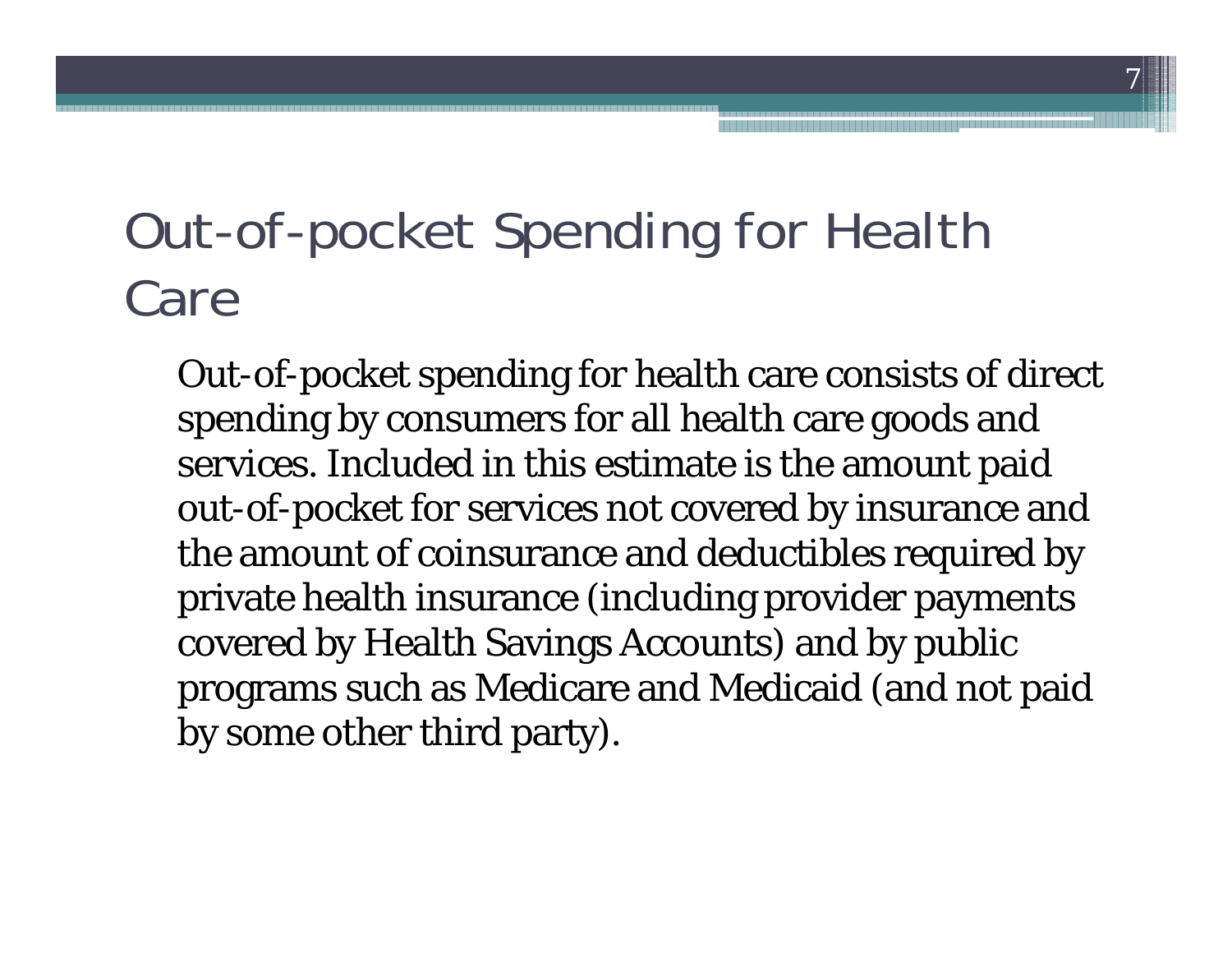#### Out of Pocket Spending On Health, Consumer Expenditure Survey Data

- •Annual data
- Integrated survey
- By age of head of households
- By income quintiles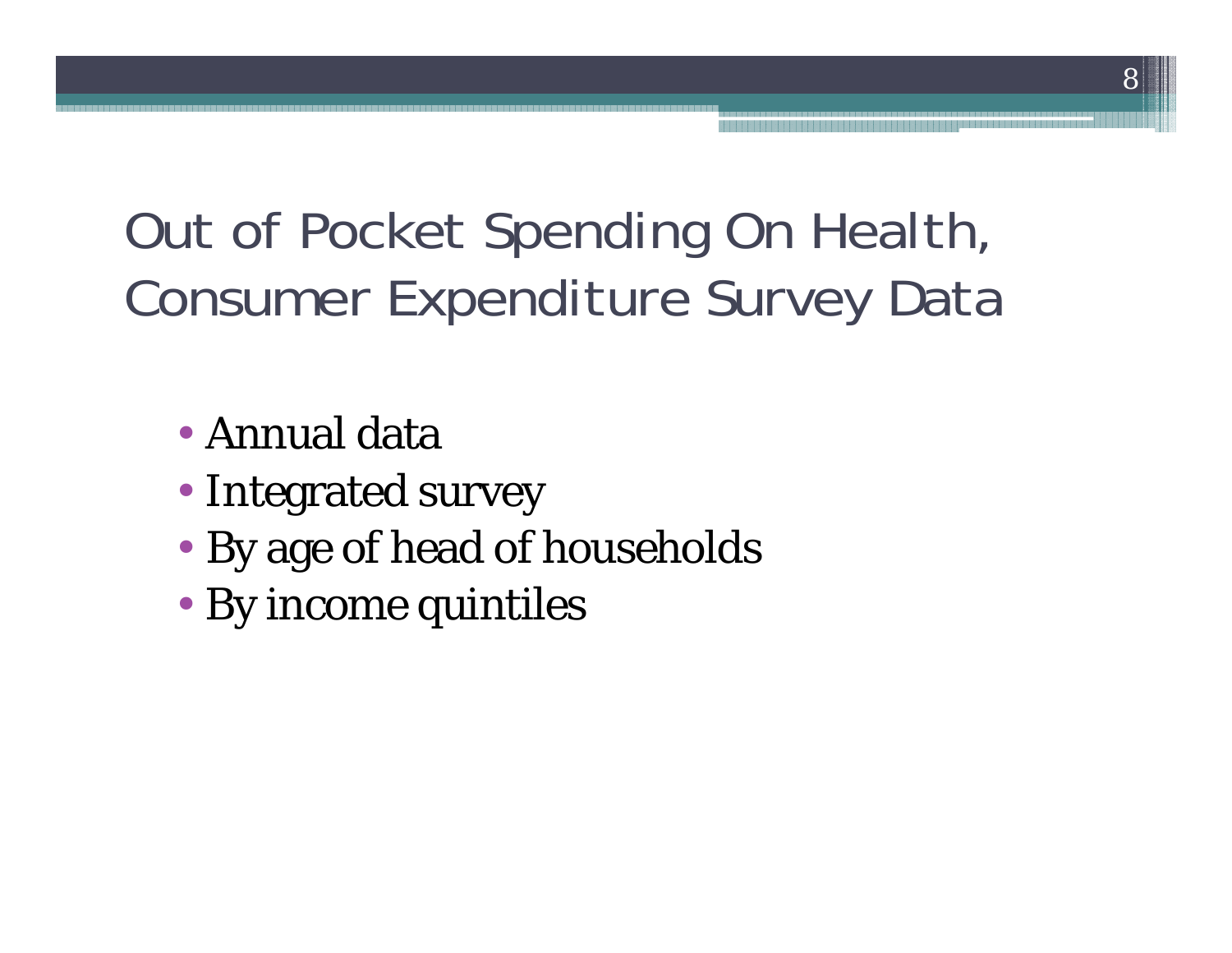#### Growth in Out of Pocket Spending, 1989 -2007



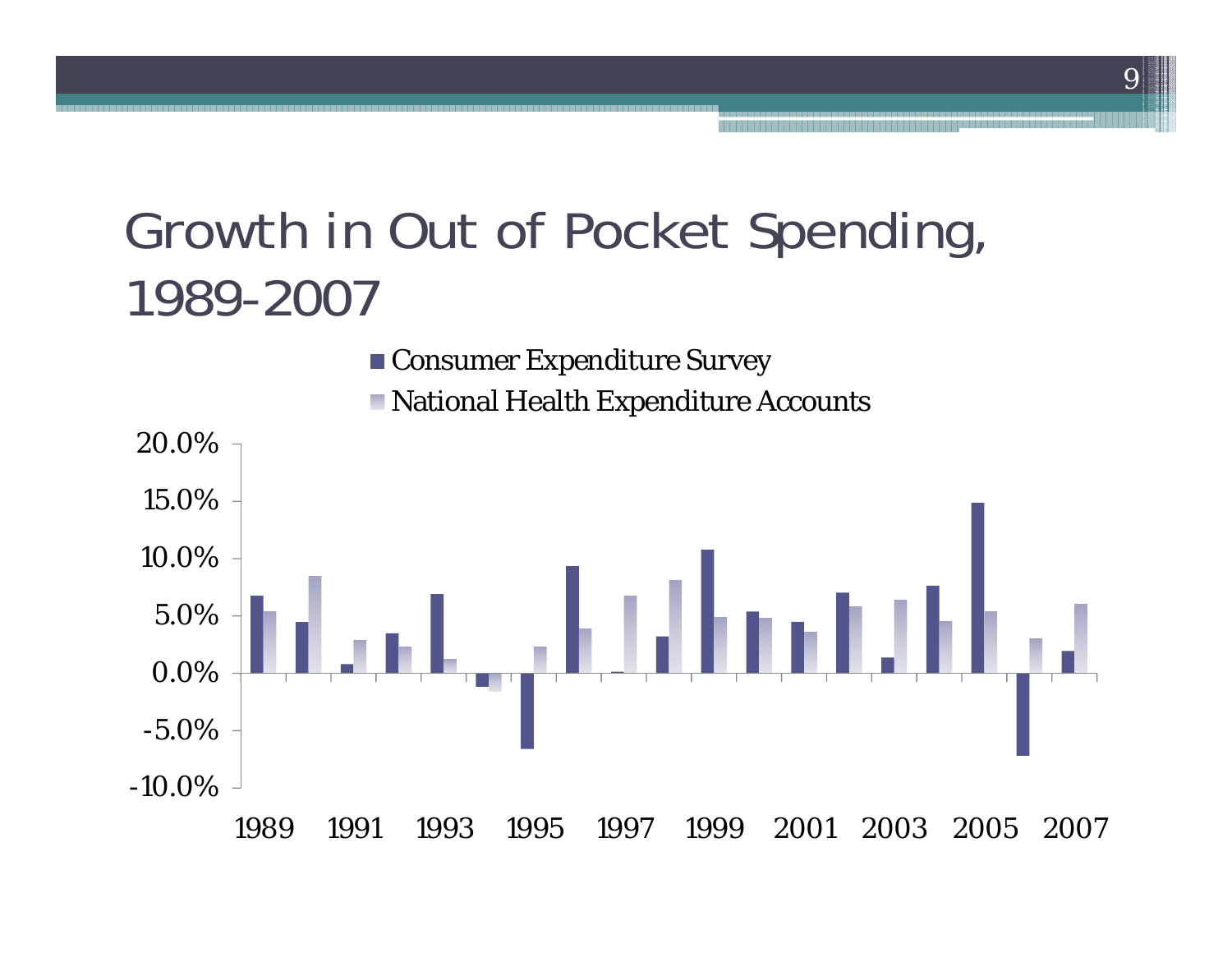#### Individually Purchased Health **Insurance**

Individually purchased premiums are any plan that is not purchased or paid "to or through" the employer. These may include group plans through trade associations, individual plans from an insurance broker, or Medicare supplemental plans.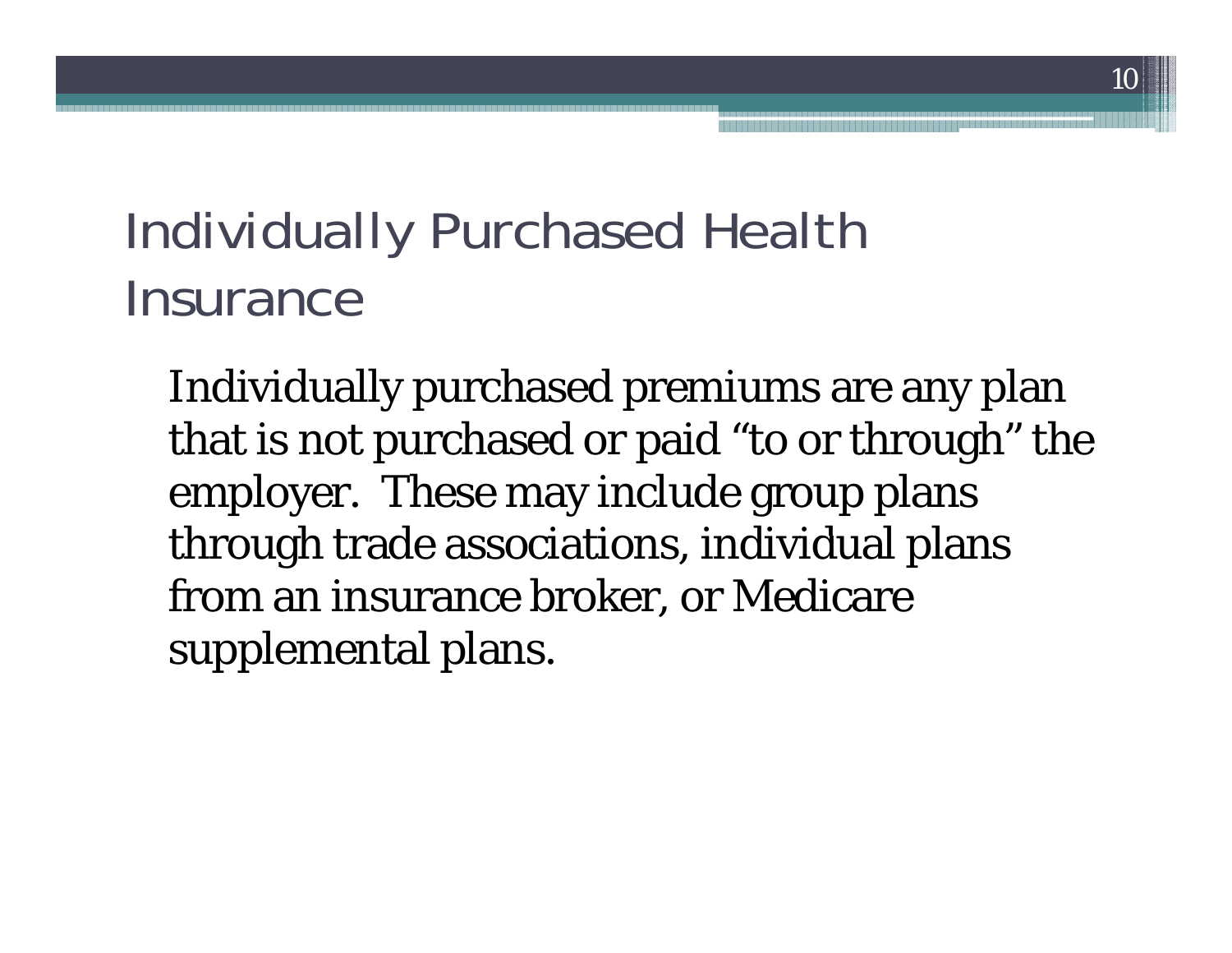#### Individually Purchased Health Insurance, Consumer Expenditure Data

- •Annual data
- By age of head of household
- S pecial runs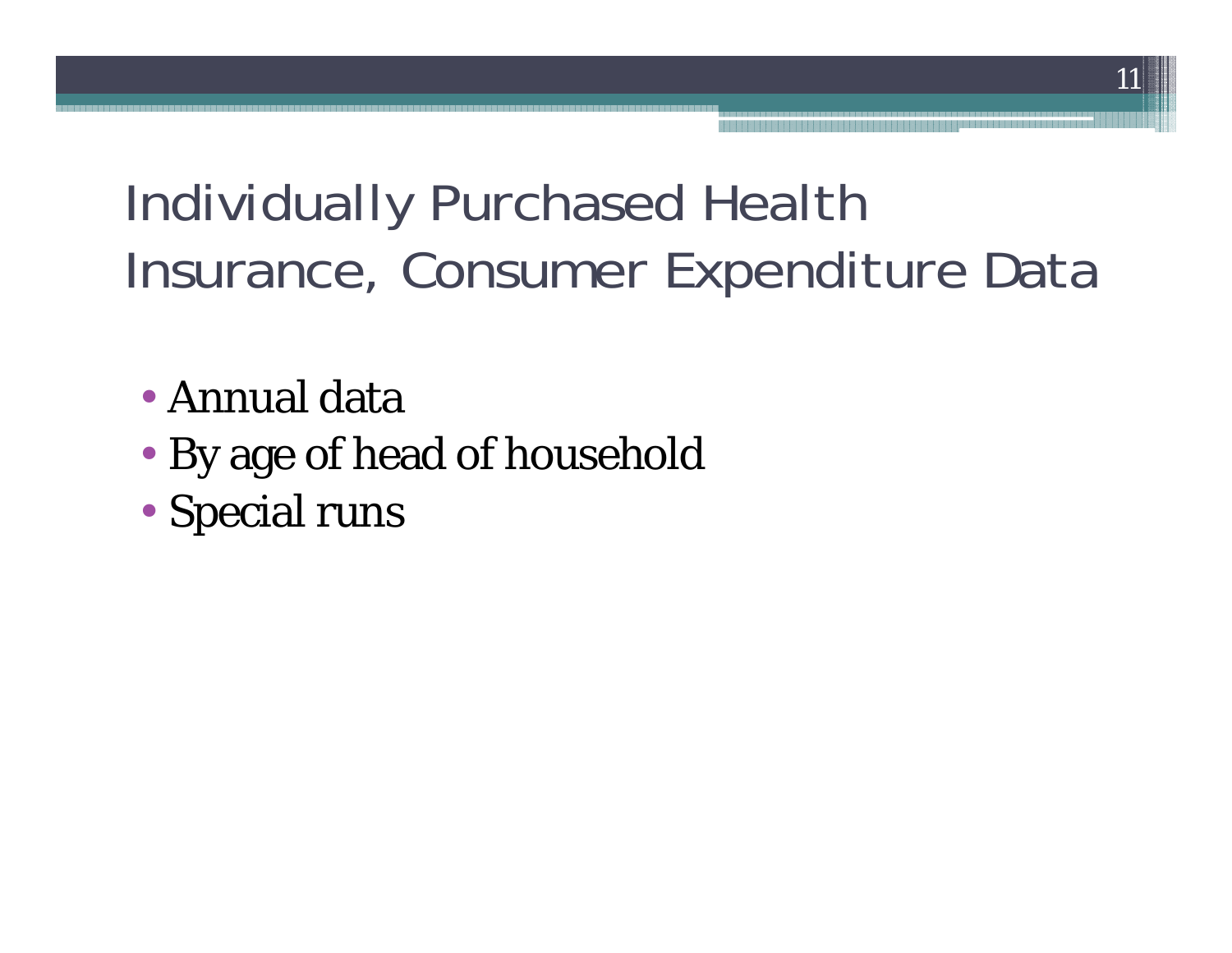#### CE Data Variables Used for Individually Purchased Health Insurance

- $\Box$  First level items:
	- *Individually obtained*-The health insurance policy is obtained by the CU.
	- ۰ *Employer obtained*-The health insurance policy is obtained through an employer.
	- Other group obtained- The health insurance policy is obtained from some other source.

#### $\Box$ Second level items:

- 0 *…\_emp pays*-The total cost of the policy is paid for by the employer or a labor union.
- 0  $\cdot$  *CU pays partial*-The cost of the policy is partially paid for by the CU.
- ۰ *CU pays all*-The CU pays for the total cost of the policy.
- ۰ *…\_other pays*-The total cost of the policy is paid for by someone other than the CU or the employer.
- $\Box$ *pays all categories)*  $\cdot$  *reprodustional index to the CU pays all categories)*  $\cdot$ 
	- *…\_CU part (all)\_ded*-At least some of the CU's contribution to the policy is deducted from the CU's paycheck.
	- *…\_CU part (all)\_no ded-*None of the CU's contribution to the policy is deducted from the CU's paycheck.
	- …*\_CU part (all)\_?*-It is not known if any of the CU's contribution to the policy is deducted from the paycheck.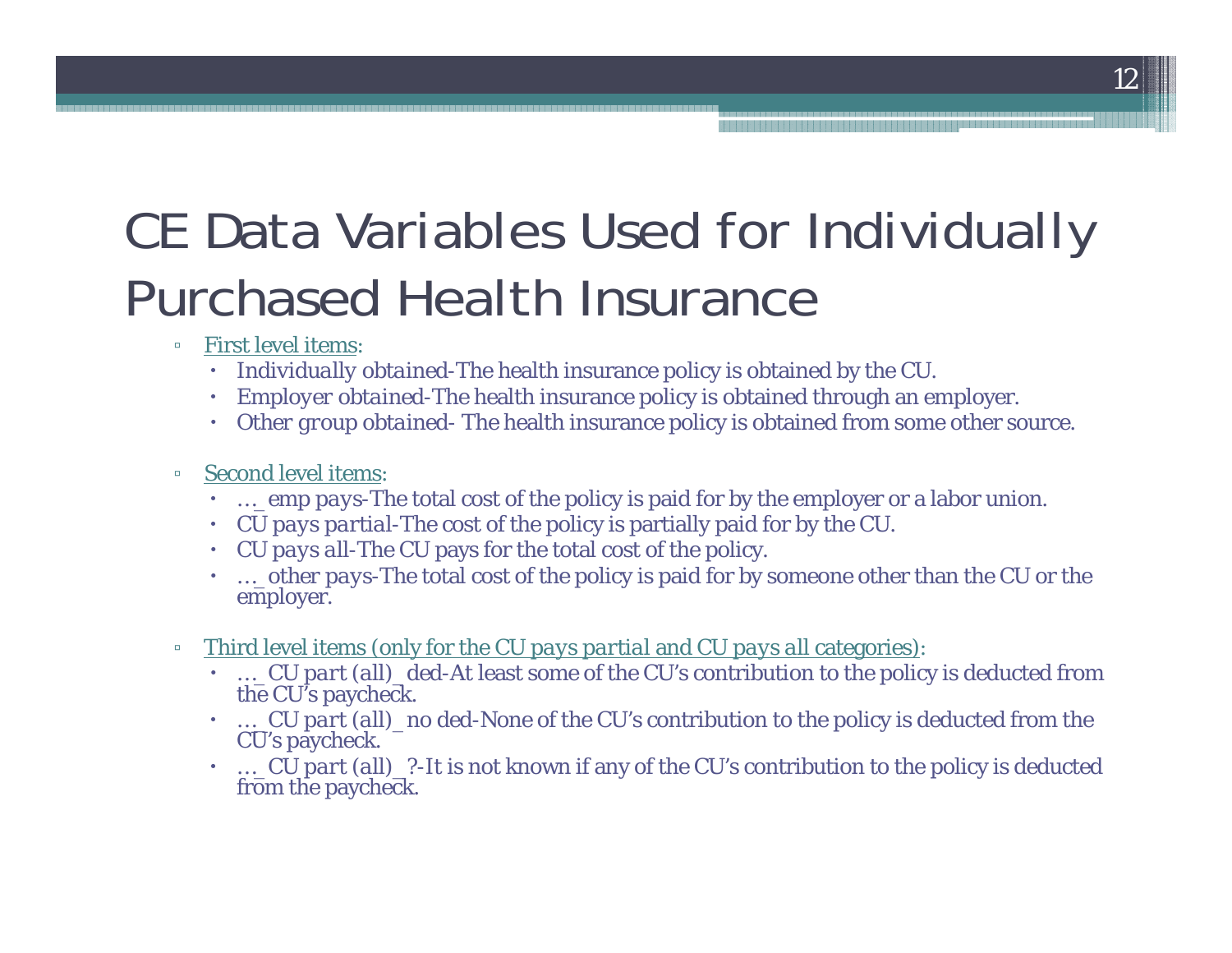#### Health Insurance Premiums, 1987-2008

Employer Premiums Employee Premiums  $\qquad \qquad \blacksquare$ Individuall y Purchased Premiums



SOURCE: Centers for Medicare & Medicaid Services, Office of the Actuary, National Health Statistics Group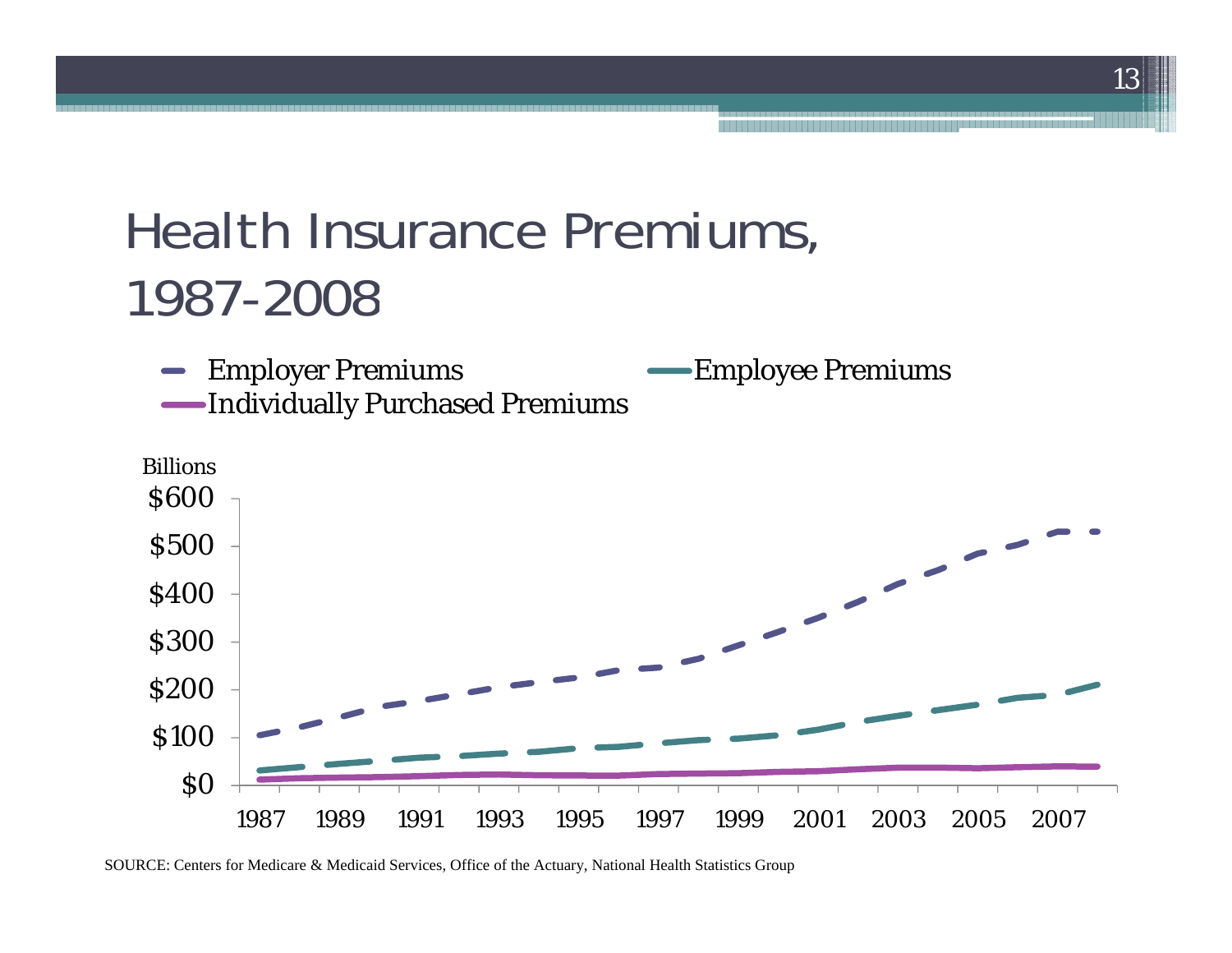# Special Studies

- Out of pocket spending on health as share of income
	- Medicare Current Beneficiary Survey
	- CE
- Variables
	- □ Total OOP (excluding private health insurance premiums)
	- Income (before taxes)
	- Number of consumer units
	- Average number of persons in consumer unit >65
	- Total private health insurance premiums
	- $\Box$ Medicare premiums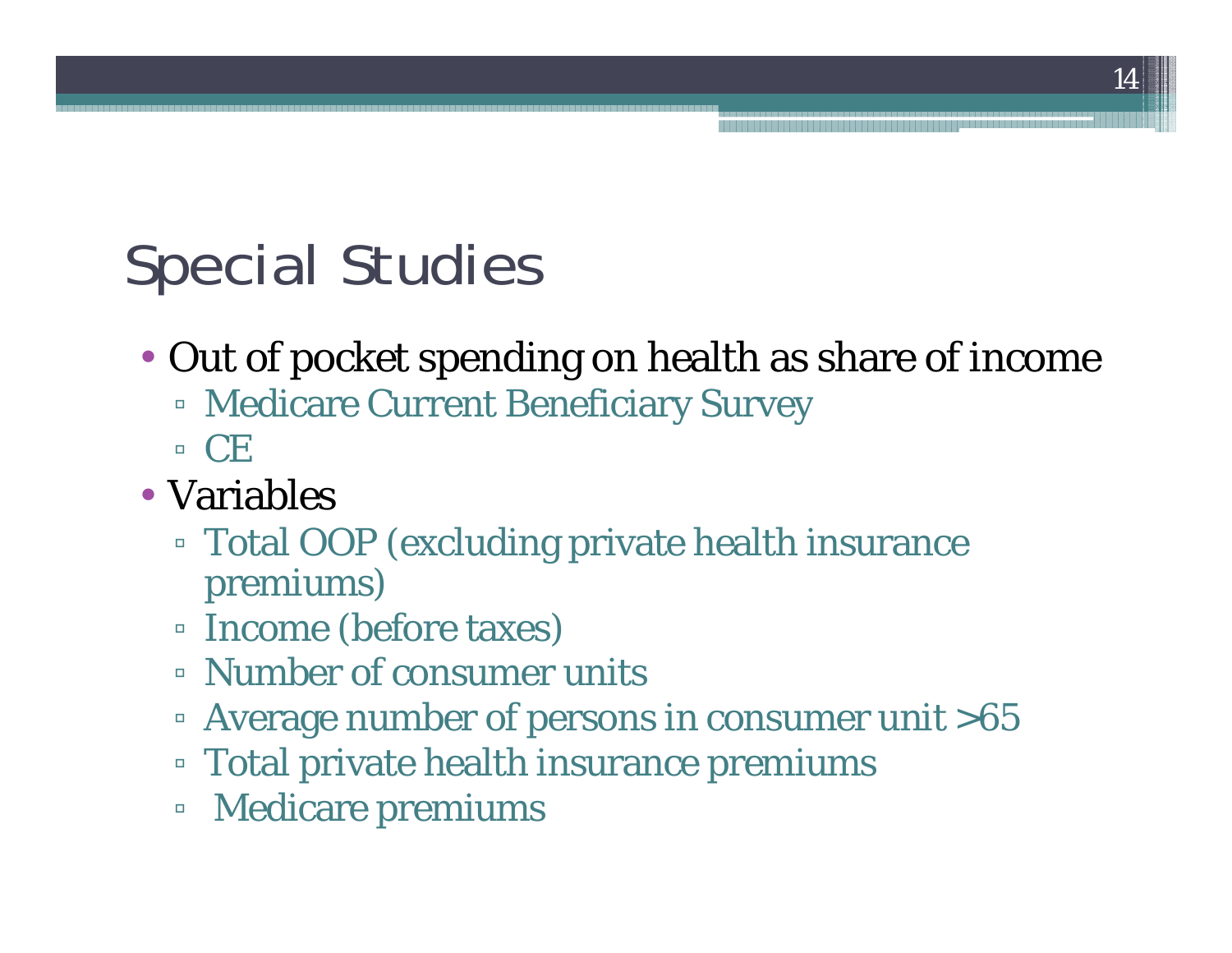Out-of-Pocket Spending Distribution and Share of Income, Medicare Beneficiary Survey and Consumer Expenditure Survey, 2005

| <b>Percent of Total OOP Spending on Health</b><br><b>Care</b> | <b>MCBS</b> | <b>CE</b> |
|---------------------------------------------------------------|-------------|-----------|
| <b>Total OOP Spending</b>                                     | 100 %       | 100%      |
| <b>Direct OOP spending</b>                                    | 51.9%       | 45.0%     |
| <b>Total health care premiums</b>                             | 48.1%       | 55.0%     |
| Private premiums                                              | 27.2%       | 29.7%     |
| Medicare premiums                                             | 20.9%       | 25.3%     |
| Total OOP as a share of income                                | 11.1%       | 9.3%      |